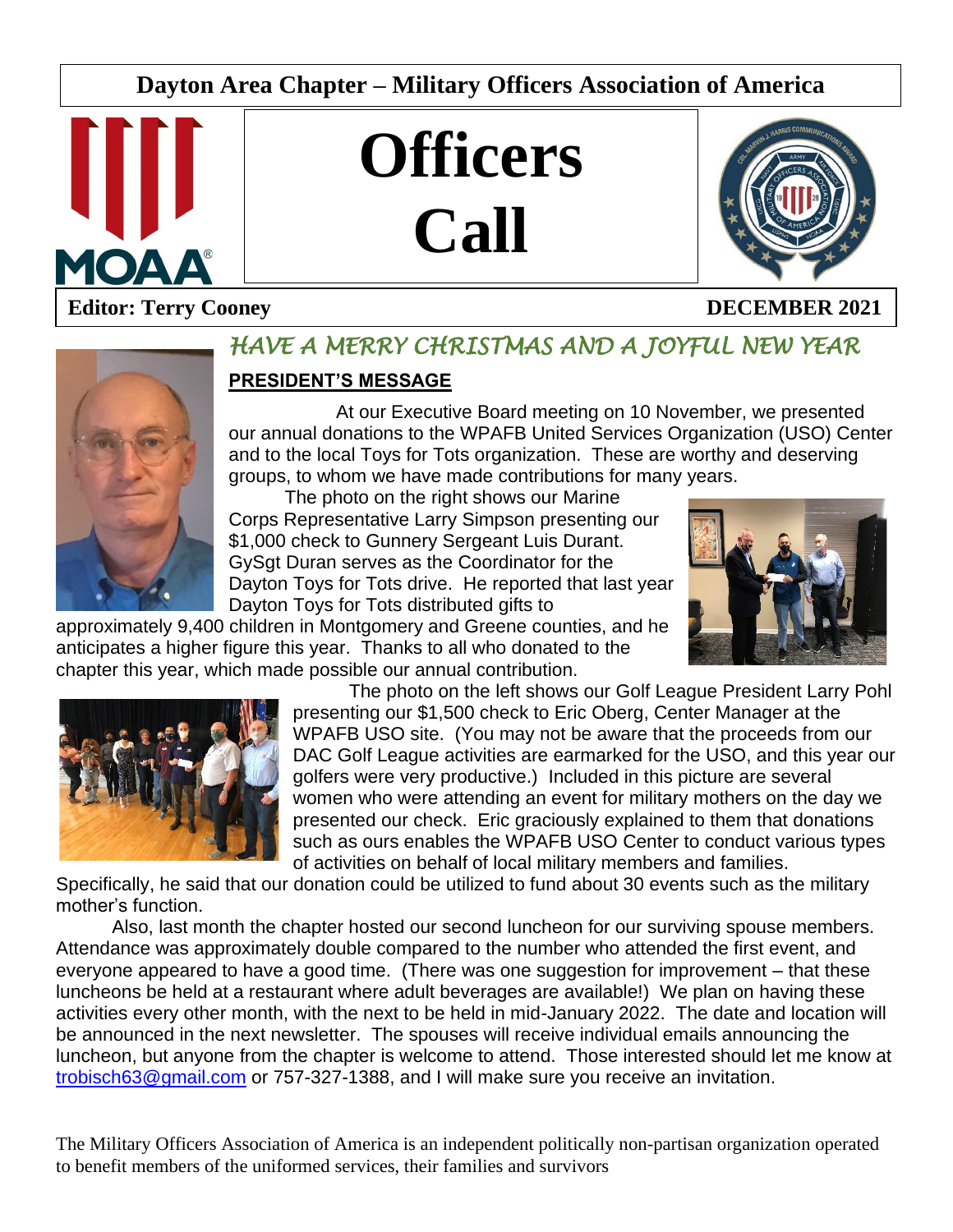#### OFFICERS CALL DECEMBER 2021 2

Finally, I encourage everyone to visit our website at [www.daytonmoaa.weebly.com](http://www.daytonmoaa.weebly.com/) where you can find information about our organization and functions, legislative issues, as well as our current and past newsletters. Also, MOAA National's website at [www.moaa.org](http://www.moaa.org/) contains information concerning MOAA resources, member benefits, and current news/event of interest to the military community.

Tom Robisch President

#### **PLAN AHEAD**

| December 11     | WACO Air Museum - 1200          |
|-----------------|---------------------------------|
| April 2         | WSU Theater - Sweet Charity 2pm |
| July (Date TBD) | Dayton Dragons Outing           |

#### **WACO AIR MUSEUM & AVIATION LEARNING CENTER TOUR**



On 11 December at 12:00 noon the chapter is sponsoring a tour of the WACO Air Museum at 1865 South Country Road 25A in Troy, Ohio. The WACO Aircraft Company was the largest manufacturer of civil aircraft in the United States in the 1920's. While it has not been in operation for some time, the WACO Historical Society occupies the former WACO Aircraft site, which includes 77 acres and a 2,200-foot

grass runway, maintained by WACO volunteers. Its museum contains vintage WACO aircraft and other displays and exhibits. It even offers bi-plane rides in sunny weather, although we are not planning on doing any flying that day. Its Learning Center conducts outreach programs to educate and inspire local students with respect to aviation and STEM (science, technology, engineering & math) subjects.

Please consider joining us for what promises to be an enjoyable and interesting guided tour conducted by one of the WACO volunteers. Additionally, arrangements have been made for attendees to have a late lunch (after the tour) at the nearby Bakehouse Bread and Cookie Company at 317 Public Square SW in Troy. Seating at the restaurant is somewhat limited, so RSVP to Tom Robisch at [trobisch63@gmail.com](mailto:trobisch63@gmail.com) or 757-327-1388 as early as possible but no later than 8 December.

#### **WSU THEATER OUTINGS TO RETURN**

Save the date! We are planning to return to our semi-annual outing to the WSU theater with the performance of Sweet Charity at 2pm on 2 April. Watch future newsletters for details

# **KEY BILLS**

Senators headed home for the Thanksgiving holiday before wrapping up their version of the FY 2022 National Defense Authorization Act (NDAA), leaving a weeklong window for MOAA members to register their views on issues of critical importance to the military community.

This might be the last window to make your voice heard on these topics: Click the links to send a message to your legislator, but also consider a phone call via MOAA's dedicated congressional hotline, (866) 272-6622, which can connect you directly to your senators.

• **[Reversing Planned Eligibility Changes at Arlington National Cemetery.](https://takeaction.moaa.org/moaa/app/write-a-letter?0&engagementId=511221)** MOAA members have been among the thousands of veterans and others who've registered major concerns with the flawed, discriminatory changes proposed to Arlington National Cemetery eligibility that would force many 20-year-retirees to change long-held burial plans. A Senate amendment (SA 4297) would require a joint DoD/VA report on the issue and prohibit any eligibility changes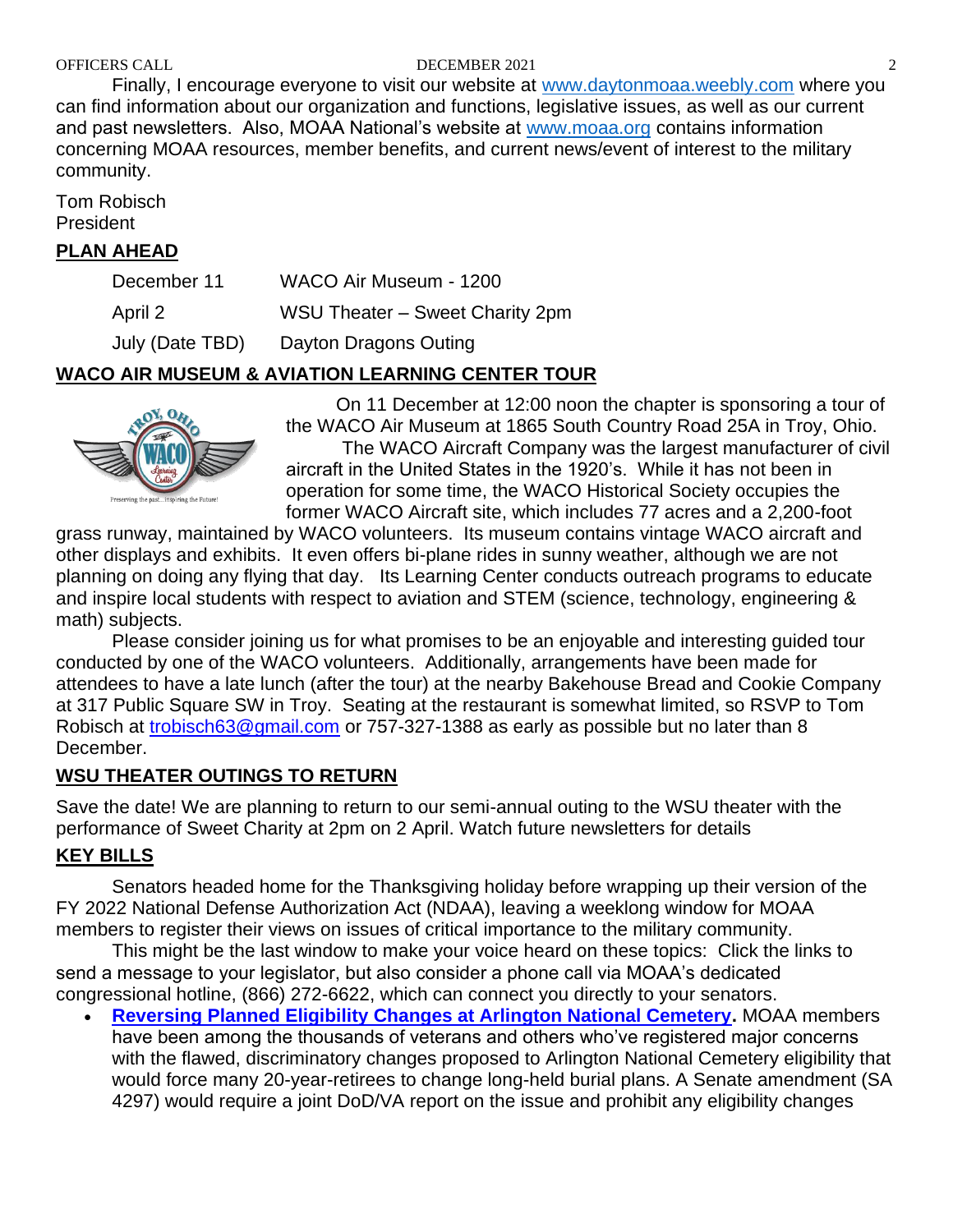#### OFFICERS CALL DECEMBER 2021 3

until the report's filing – a critical first step to a better solution for Arlington's space issues and for finding the next national cemetery.

- **[Fixing the TRICARE Young Adult Coverage Gap.](https://takeaction.moaa.org/moaa/app/write-a-letter?1&engagementId=511394)** MOAA has long advocated for this muchneeded improvement – one that would bring TRICARE in line with commercial plans and save military families thousands of dollars in health care costs for dependent children up to age 26. The current TRICARE Young Adult Program saw [yet another significant premium hike for 2022](https://www.moaa.org/content/publications-and-media/news-articles/2021-news-articles/tricare-costs-announced-what-you-need-to-know-for-2022/) and shouldn't be viewed as a viable alternative. A [Senate NDAA amendment](https://www.moaa.org/content/publications-and-media/news-articles/2021-news-articles/advocacy/ndaa-may-include-tricare-young-adult-coverage-fix/) has made significant progress thanks to MOAA-backed support for similar legislation and [recent media](https://www.moaa.org/content/publications-and-media/news-articles/2021-news-articles/advocacy/ndaa-may-include-tricare-young-adult-coverage-fix/)  [reports](https://www.moaa.org/content/publications-and-media/news-articles/2021-news-articles/advocacy/ndaa-may-include-tricare-young-adult-coverage-fix/) on the issue.
- **[Helping Military Survivors.](https://takeaction.moaa.org/moaa/app/write-a-letter?3&engagementId=511506)** MOAA's work on behalf of surviving spouses has been among its [greatest recent legislative successes.](https://www.moaa.org/content/publications-and-media/news-articles/2020-news-articles/ending-the-widows-tax-moaa-president-reflects-on-making-repeal-a-reality/) The fix included in the Military Retiree Survivor Comfort Act – which has been introduced as [a Senate NDAA amendment](https://www.moaa.org/content/publications-and-media/news-articles/2021-news-articles/advocacy/senate-ndaa-amendment-seeks-to-ease-financial-challenges-for-new-survivors/) – seems minor compared with ending the so-called "Widows Tax," but it would make a significant difference in the days and weeks after a loss. Learn more about the act and how it could save some survivors from unexpected financial disaster [at this link.](https://www.moaa.org/content/publications-and-media/news-articles/2021-news-articles/advocacy/join-moaa-and-support-the-military-retiree-survivor-comfort-act/)
- **[Addressing Concurrent Receipt.](https://takeaction.moaa.org/app/write-a-letter?2&engagementId=510849)** MOAA's support for the Major Richard Star Act dates to the bill's inception, but budget concerns prevented the House from including the text of the act in the NDAA via the amendment process. However, Sens. Jon Tester (D-Mont.) and Mike Crapo (R-Idaho) plan to submit a Senate amendment with similar language, and while final NDAA inclusion faces several hurdles, all of your representatives need to hear from you about the need to end the unfair offset of military retired pay with disability compensation for so many ill and injured veterans. MOAA's [incremental approach to this issue](https://www.moaa.org/content/publications-and-media/news-articles/2020-news-articles/advocacy/moaa-answers-your-questions-about-concurrent-receipt/) will continue moving forward in coming years; don't waste this opportunity to continue our progress.

# **MOAA GOLF LEAGUE**

The league closed out the 2021 season on 20 September with a team scramble. The season winners were Larry Simpson & Jay DeJongh with 130.5 points. Their team took over 1<sup>st</sup> place early in the season and held on for the victory. Second place went to Jim VerStreate & Doug Hufnagle with 126.0 points. The end of season scramble winners were:

| Gross Winners            |     | Net Winners                  |     |
|--------------------------|-----|------------------------------|-----|
| Dave White/Herb Edwards  | 35  | Mark Lua/Ron Knipfer         | -33 |
| Denny Crouch/Fred Pumroy | -36 | <b>Chuck Sweet/Bob Eimer</b> | -34 |

We are always looking for more players & subs. If you are interested or want more information, please contact President Larry Pohl (937-477-5645) or Bob Emerson (937-545-4610). The season begins in late April/early May. We play 9 holes on Monday mornings on the Prairie Trace East course. The season ends in late September. We do not play on the Monday holidays (Memorial Day, Labor Day, etc). All skill levels are welcomed. You must be a MOAA member.

# **FISHER HOUSE NOW RECEIVING SUPPLIES AGAIN**



Thanks to all MOAA DAC members who have supported WPAFB Fisher Houses. The Fisher House program recognizes the special sacrifices of our men and women in uniform and the hardships of military service by meeting a humanitarian need beyond that is normally provided by the DoD and the VA

The COVID impact this year has been hard on the finances of the organization but they have never closed their doors. Please consider making a tax-deductible donation by sending a check